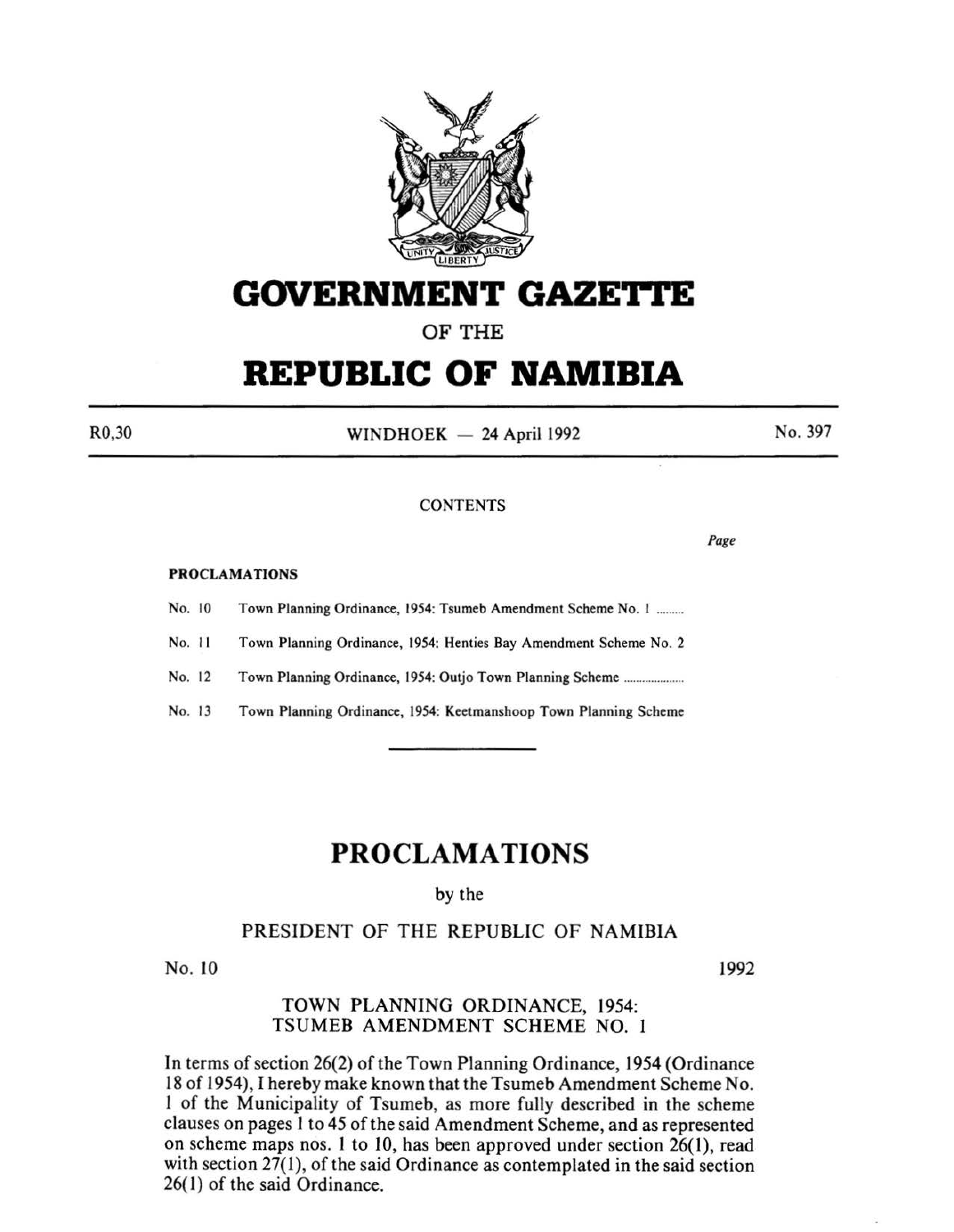The Amendment Scheme concerned, as well as relevant maps and other documents, shall lie for inspection at the office of the National Planning Commission in the Government Offices Building, 5th floor east, room 535, Windhoek.

Given under my Hand and the Seal of the Republic of Namibia at Windhoek this 28th day of February, One Thousand Nine Hundred and Ninety-two.

H.G. Geingob Acting President BY ORDER OF THE PRESIDENT-IN-CABINET

No. 11 1992

#### TOWN PLANNING ORDINANCE, I954: HENTIES BAY AMENDMENT SCHEME NO.2

In terms of section 26(2) of the Town Planning Ordinance, I954 (Ordinance I8 of I954), I hereby make known that the Henties Bay Amendment Scheme No. 2 of the peri-urban area of Henties Bay, as more fully described in the scheme clauses on pages I to 38 of the said Amendment Scheme, and as represented on scheme maps nos. I to 4, has been approved under section 26(1), read with section 27(1) of the said Ordinance as contemplated in the said section 26(1) of the said Ordinance.

The Amendment Scheme concerned, as well as relevant maps and other documents, shall lie for inspection at the office of the National Planning Commission in the Government Offices Building, 5th floor east, room 535, Windhoek.

Given under my Hand and the Seal of the Republic of Namibia at Windhoek this 28th day of February, One Thousand Nine Hundred and Ninety-two.

H.G. Geingob Acting President BY ORDER OF THE PRESIDENT-IN-CABINET

No. 12 1992

-<br>-<br>-<br>-

#### TOWN PLANNING ORDINANCE, I954: OUTJO TOWN PLANNING SCHEME

In terms of section 26(2) of the Town Planning Ordinance, I954 (Ordinance 18 of 1954), I hereby make known that under section 26(1) of the said Ordinance, the Town Planning Scheme of Outjo, as more fully described in the scheme clauses on pages I to 16 of the said Town Planning Scheme, and as represented on scheme maps nos. 1 to I6, has been approved as contemplated in the said section 26(I) of the said Ordinance.